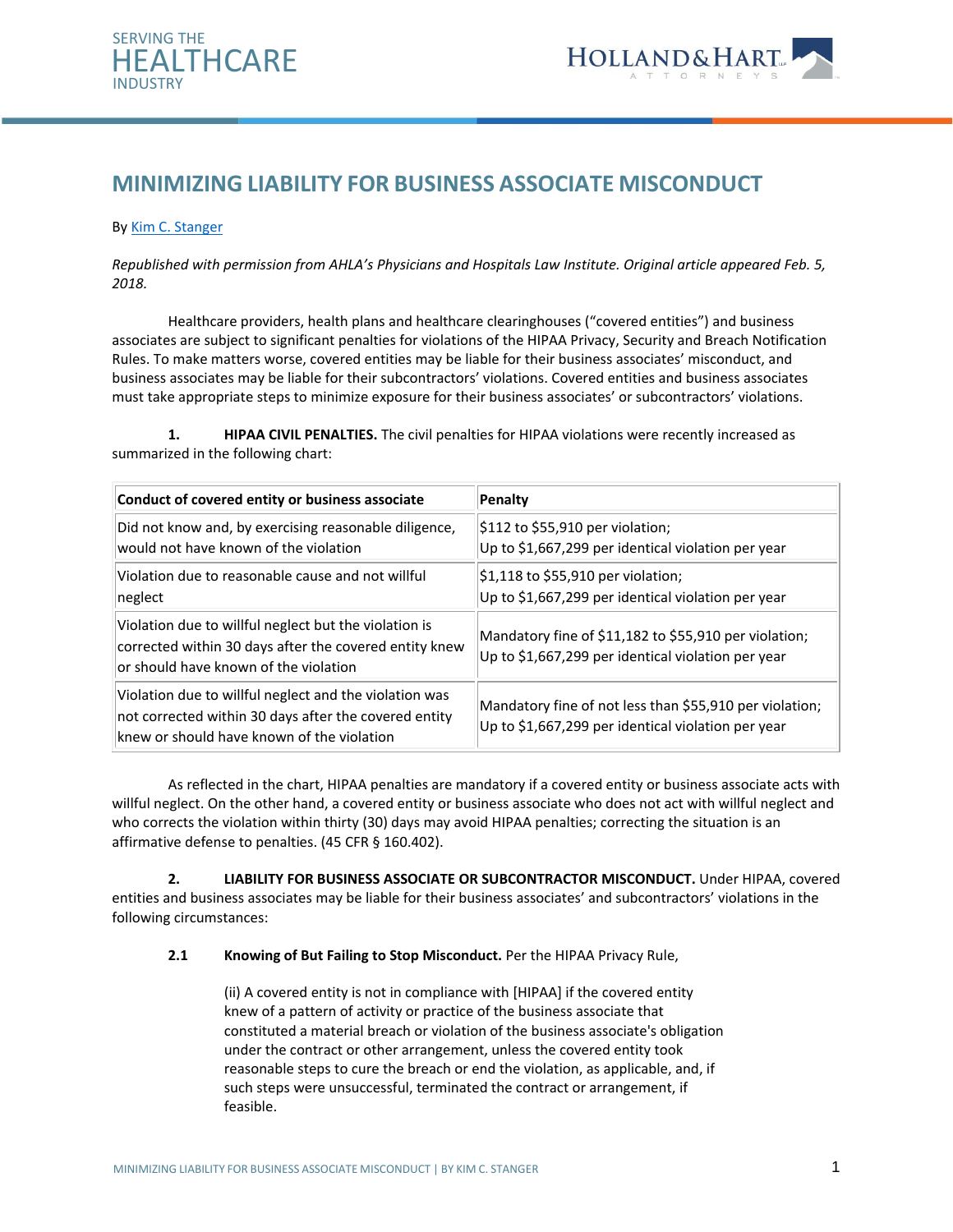



(iii) A business associate is not in compliance with [HIPAA], if the business associate knew of a pattern of activity or practice of a subcontractor that constituted a material breach or violation of the subcontractor's obligation under the contract or other arrangement, unless the business associate took reasonable steps to cure the breach or end the violation, as applicable, and, if such steps were unsuccessful, terminated the contract or arrangement, if feasible.

(45 CFR § 164.504(e)(1)). While covered entities and business associates are not required to actively monitor their business associates or subcontractors, they must act promptly to address any violation of which they become aware. HHS explained:

> we will view a covered entity that has substantial and credible evidence of a violation as knowing of such violation. While this standard relieves the covered entity of the need to actively monitor its business associates, a covered entity nonetheless is expected to investigate when they receive complaints or other information that contain substantial and credible evidence of violations by a business associate, and it must act upon any knowledge of such violation that it possesses.

(65 FR 82505; *see also id.* at 82641). Thus, "[c]overed entities cannot avoid responsibility by intentionally ignoring problems with their contractors. (65 FR 82505).

**2.2 Business Associate as Agent.** Under HIPAA, covered entities and business associates may be vicariously liable for penalties imposed against their agents:

*Violation attributed to a covered entity or business associate.* 

(1) A covered entity is liable, in accordance with the Federal common law of agency, for a civil money penalty for a violation based on the act or omission of any agent of the covered entity, including a workforce member or business associate, acting within the scope of the agency.

(2) A business associate is liable, in accordance with the Federal common law of agency, for a civil money penalty for a violation based on the act or omission of any agent of the business associate, including a workforce member or subcontractor, acting within the scope of the agency.

(45 CFR § 160.402(c)). The Omnibus Rule contains a fairly extensive discussion of factors that may establish an agency relationship. According to HHS,

> An analysis of whether a business associate is an agent will be fact specific, taking into account the terms of a business associate agreement as well as the totality of the circumstances involved in the ongoing relationship between the parties. The essential factor in determining whether an agency relationship exists between a covered entity and its business associate (or business associate and its subcontractor) is the right or authority of a covered entity to control the business associate's conduct in the course of performing a service on behalf of the covered entity. The right or authority to control the business associate's conduct also is the essential factor in determining whether an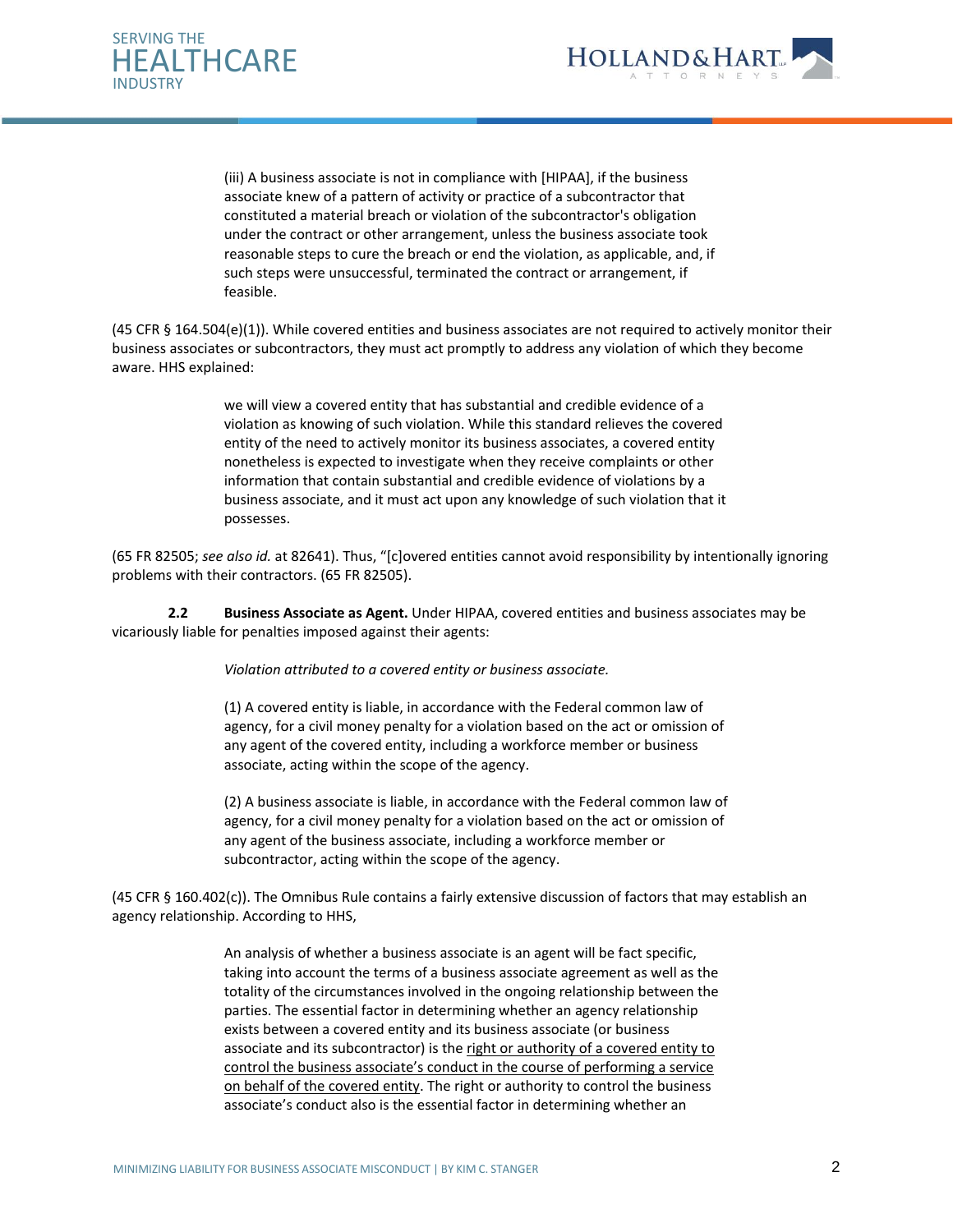



agency relationship exists between a business associate and its business associate subcontractor.

(78 FR 5581, emphasis added). In making that determination,

The terms, statements, or labels given to parties (e.g., independent contractor) do not control whether an agency relationship exists. Rather, the manner and method in which a covered entity actually controls the service provided decides the analysis.

(78 FR 5581). The analysis "will be fact specific and consider the totality of the circumstances involved in the ongoing relationship between the parties." (78 FR 5581). HHS also noted that

> a business associate can be an agent of a covered entity: (1) Despite the fact that a covered entity does not retain the right or authority to control every aspect of its business associate's activities; (2) even if a covered entity does not exercise the right of control but evidence exists that it holds the authority to exercise that right; and (3) even if a covered entity and its business associate are separated by physical distance (e.g., if a covered entity and business associate are located in different countries).

## (78 FR 5581).

**2.2.1 Factors Evidencing Agency.** Although not exclusive, HHS identified certain factors that may evidence an agency relationship:

#### **2.2.1.1 The ability to give interim instructions.** According to HHS:

The authority of a covered entity to give interim instructions or directions is the type of control that distinguishes covered entities in agency relationships from those in non-agency relationships. A business associate generally would not be an agent if it enters into a business associate agreement with a covered entity that sets terms and conditions that create contractual obligations between the two parties. Specifically, if the only avenue of control is for a covered entity to amend the terms of the agreement or sue for breach of contract, this generally indicates that a business associate is not acting as an agent. In contrast, a business associate generally would be an agent if it enters into a business associate agreement with a covered entity that granted the covered entity the authority to direct the performance of the service provided by its business associate after the relationship was established. For example, if the terms of a business associate agreement between a covered entity and its business associate stated that ''a business associate must make available protected health information in accordance with § 164.524 based on the instructions to be provided by or under the direction of a covered entity,"' then this would create an agency relationship between the covered entity and business associate for this activity because the covered entity has a right to give interim instructions and direction during the course of the relationship.

(78 FR 5581).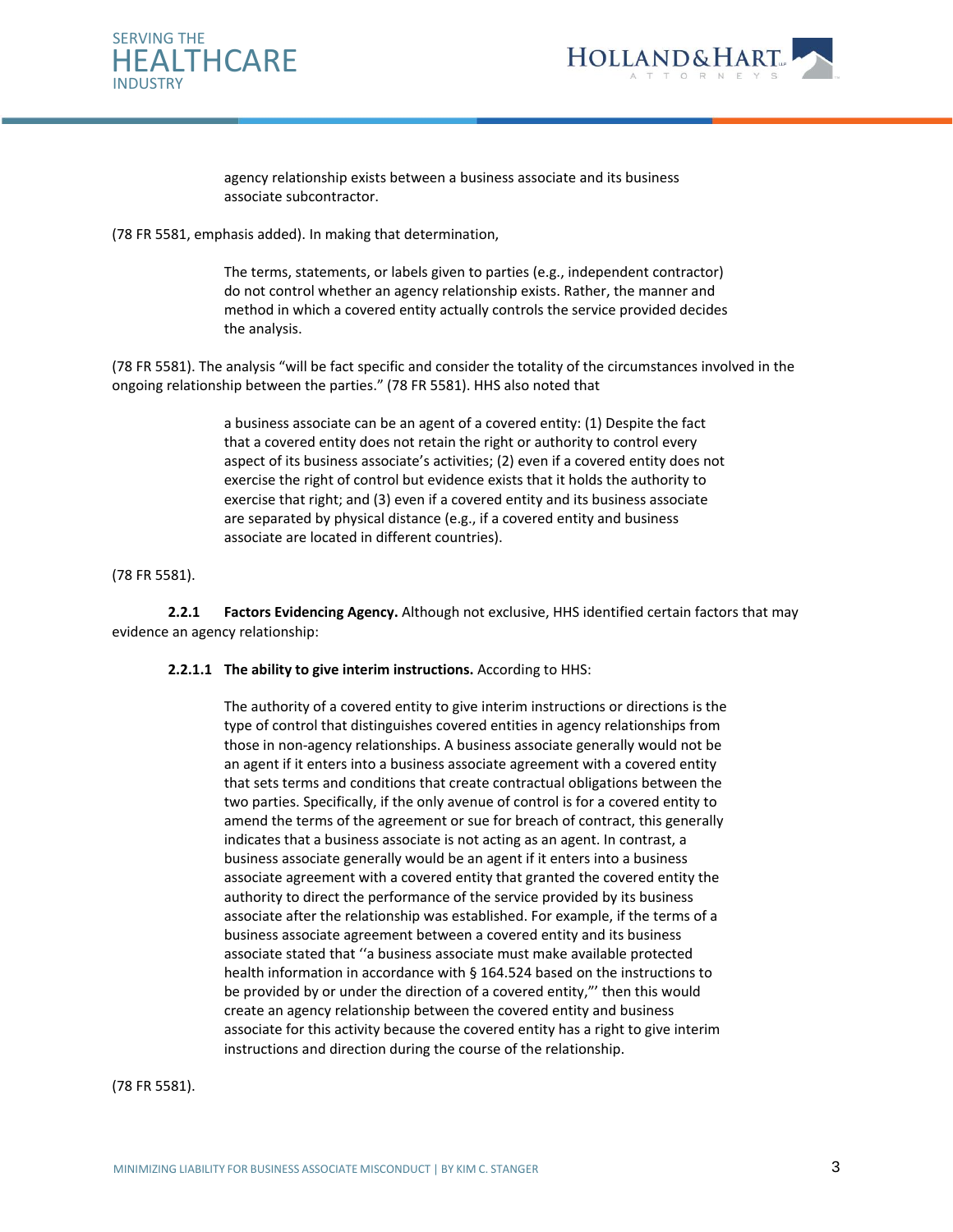



**2.2.1.2 Delegation of a required function.** The delegation of a required function may establish agency or otherwise subject the covered entity to liability if the business associate fails to comply with rules relating to that function. HHS explained:

> An agency relationship also could exist between a covered entity and its business associate if a covered entity contracts out or delegates a particular obligation under the HIPAA Rules to its business associate…. [W]hether or not an agency relationship exists in this circumstance again would depend on the right or authority to control the business associate's conduct in the performance of the delegated service based on the right of a covered entity to give interim instructions.

(78 FR 5581).

#### **2.2.1.3 The nature of the services provided by the business associate.** According to HHS:

The type of service and skill level required to perform the service are relevant factors in determining whether a business associate is an agent. For example, a business associate that is hired to perform de-identification of protected health information for a small provider would likely not be an agent because the small provider likely would not have the expertise to provide interim instructions regarding this activity to the business associate.

(78 FR 5581).

**2.2.1.4 Whether the covered entity is prohibited from providing the service.** Whether the covered entity may perform the service assigned to the business associate is another factor to consider:

> an agency relationship would not likely exist when a covered entity is legally or otherwise prevented from performing the service or activity performed by its business associate. For example, the accreditation functions performed by a business associate cannot be performed by a covered entity seeking accreditation because a covered entity cannot perform an accreditation survey or award accreditation

(78 FR 5581-82).

**2.2.1.5 Other factors.** In an oft-cited decision, the Supreme Court identified additional relevant factors that may be helpful in applying the federal common law of agency:

> In determining whether a hired party is an employee under the general common law of agency, we consider [1] the hiring party's right to control the manner and means by which the product is accomplished. Among the other factors relevant to this inquiry are [2] the skill required; [3] the source of the instrumentalities and tools; [4] the location of the work; [5] the duration of the relationship between the parties; [6] whether the hiring party has the right to assign additional projects to the hired party; [7] the extent of the hired party's discretion over when and how long to work; [8] the method of payment; [9] the hired party's role in hiring and paying assistants; [9] whether the work is part of the regular business of the hiring party; [10] whether the hiring party is in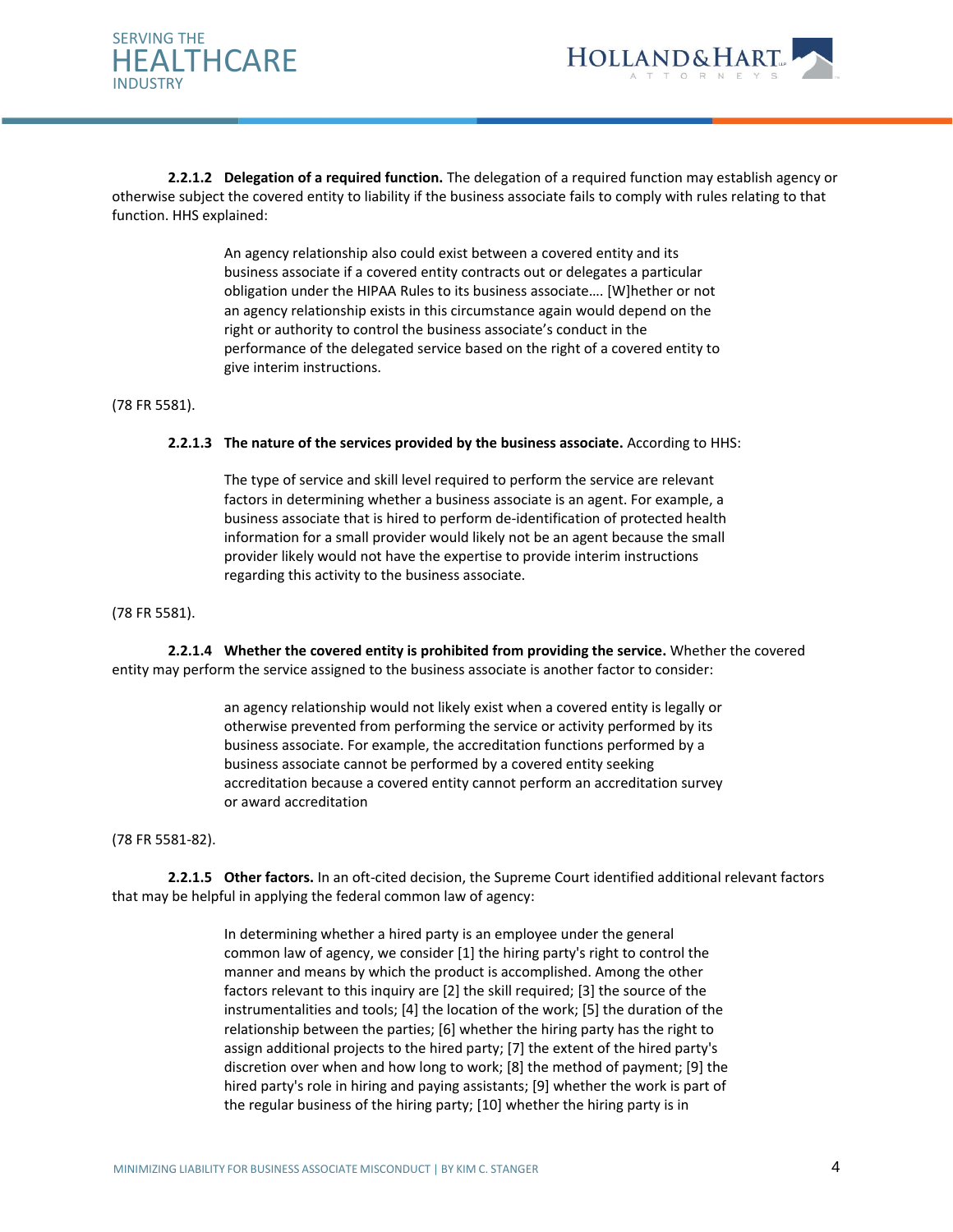



business; [11] the provision of employee benefits; and [11] the tax treatment of the hired party. See Restatement [(Second) of Agency] § 220(2) (setting forth a nonexhaustive list of factors relevant to determining whether a hired party is an employee). No one of these factors is determinative.

## (*Community for Creative Non-Violence v. Reid*, 490 U.S. 730, 750 (1989)).

**2.2.2 Scope of Agency.** Even if an agency relationship exists, covered entities and business associates are only vicariously liable for their agents' acts within the scope of their agency. (78 FR 5582; *see also* 45 CFR § 160.402(c)). According to HHS,

> Several factors are important to consider in any analysis to determine the scope of agency: (1) The time, place, and purpose of a business associate agent's conduct; (2) whether a business associate agent engaged in a course of conduct subject to a covered entity's control; (3) whether a business associate agent's conduct is commonly done by a business associate to accomplish the service performed on behalf of a covered entity; and (4) whether or not the covered entity reasonably expected that a business associate agent would engage in the conduct in question.

(78 FR 5581). Deviation from the terms of a business associate agreement ("BAA") does not necessarily mean that the business associate was acting outside the scope of his agency:

> A business associate agent's conduct generally is within the scope of agency when its conduct occurs during the performance of the assigned work or incident to such work, regardless of whether the work was done carelessly, a mistake was made in the performance or the business associate disregarded a covered entity's specific instruction. For example, a business associate agent would likely be acting within the scope of agency if it impermissibly disclosed more than the minimum necessary information to a health plan for purposes of payment, even if the disclosure is contrary to clear instructions of the covered entity. In contrast, a business associate agent's conduct generally is outside the scope of agency when its conduct is solely for its own benefit (or that of a third party), or pursues a course of conduct not intended to serve any purpose of the covered entity.

#### (78 FR 5582).

**2.2.3 Knowledge of the Agent.** The existence of an agency relationship may also affect relevant deadlines for HIPAA compliance. For example, knowledge of a business associate who is an agent may be imputed to the principal for purposes of triggering the obligation to respond to violations; the 30-day deadline for correcting violations and avoiding penalties; and/or the 60-day period for reporting breaches. (*See* 78 FR 5647; *see also* 78 FR 5655). Nevertheless, HHS has indicated that an agent's knowledge is not imputed to the principal if (1) the agent consciously acts in a manner that is adverse to the principal (75 FR 40879), or (2) the agent acts outside the scope of agency by, *e.g.*, failing to notify the covered entity of a violation. (78 FR 5587).

The knowledge of the agent may also be relevant in determining the covered entity's *mens rea* for calculating HIPAA's tiered penalties. HHS explained: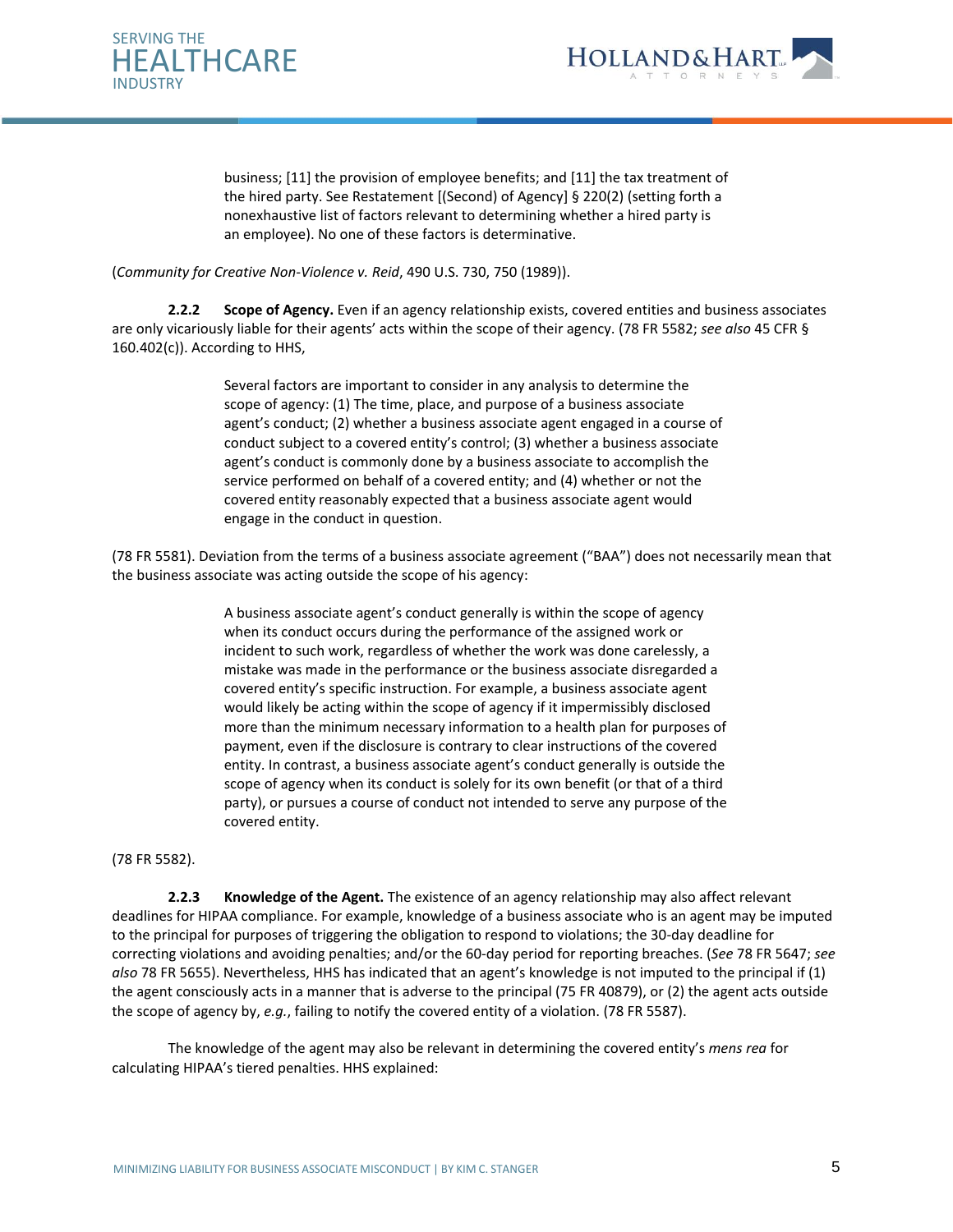



in some circumstances, we expect that the knowledge of an employee or agent of a covered entity or business associate may determine whether a violation implicates the ''did not know'' or ''reasonable cause'' categories of violation. That is, absent an exception under the Federal common law of agency, the knowledge of an employee or agent will generally be imputed to its principal (i.e., the covered entity or business associate). See 70 FR 20224, 20237 and 71 FR 8390, 8402–3 (discussing imputation of knowledge under the Federal common law of agency and violations attributed to a covered entity, respectively). Consider the following example:

A hospital employee accessed the paper medical record of his exspouse while he was on duty to discover her current address for a personal reason, knowing that such access is not permitted by the Privacy Rule and contrary to the policies and procedures of the hospital. HHS's investigation reveals that the covered entity had appropriate and reasonable safeguards regarding employee access to medical records, and that it had delivered appropriate training to the employee.

In this example, the ''did not know'' category of violation is implicated with respect to the covered entity because the *mens rea* element of knowledge cannot be established. That is, while the employee's act is attributed to the covered entity, the employee's knowledge of the violation cannot be imputed to the covered entity because the employee was acting adversely to the covered entity. The Federal common law of agency does not permit the imputation of knowledge to the principal where the agent consciously acts in a manner that is adverse to the principal.

(75 FR 40878-79). HHS's analysis suggests that a covered entity may avoid mandatory "willful neglect" penalties despite the intentional misconduct of its agents so long as the covered entity establishes that the agent was acting outside the scope of his or her authority, *e.g.*, the agent was acting in a manner adverse to the covered entity.

**2.3 Delegated Duties.** HIPAA requires that BAAs contain required terms. Under the Omnibus Rule, "[t]o the extent the business associate is to carry out a covered entity's obligation" required by the HIPAA Privacy Rule, the BAA must require business associates to "comply with the requirements of [the HIPAA Privacy Rule] that apply to the covered entity in the performance of such obligation." (45 CFR § 164.504(e)(2)(ii)(H)). The Omnibus Rule commentary states:

> where a covered entity or business associate has delegated out an obligation under the HIPAA Rules, … a covered entity or business associate would remain liable for penalties for the failure of its business associate agent to perform the obligation on the covered entity or business associate's behalf.

(78 FR 5580). In addition, as discussed above, delegating such duties may also suggest that the BA is acting as the agent of the covered entity. (78 FR 5581). BAAs often delegate certain tasks to business associates or subcontractors, *e.g.*, providing individuals with access to PHI; amending PHI; accounting for disclosures of PHI; and breach notification. Service agreements may delegate other duties, including implementation of IT security, record maintenance or destruction, etc. By delegating such functions, covered entities are opening themselves to potential liability for the business associate's mistakes. Business associates and subcontractors may not understand relevant HIPAA obligations; covered entities may need to ensure that business associates and subcontractors understand their responsibilities if they are to perform delegated tasks for the covered entity.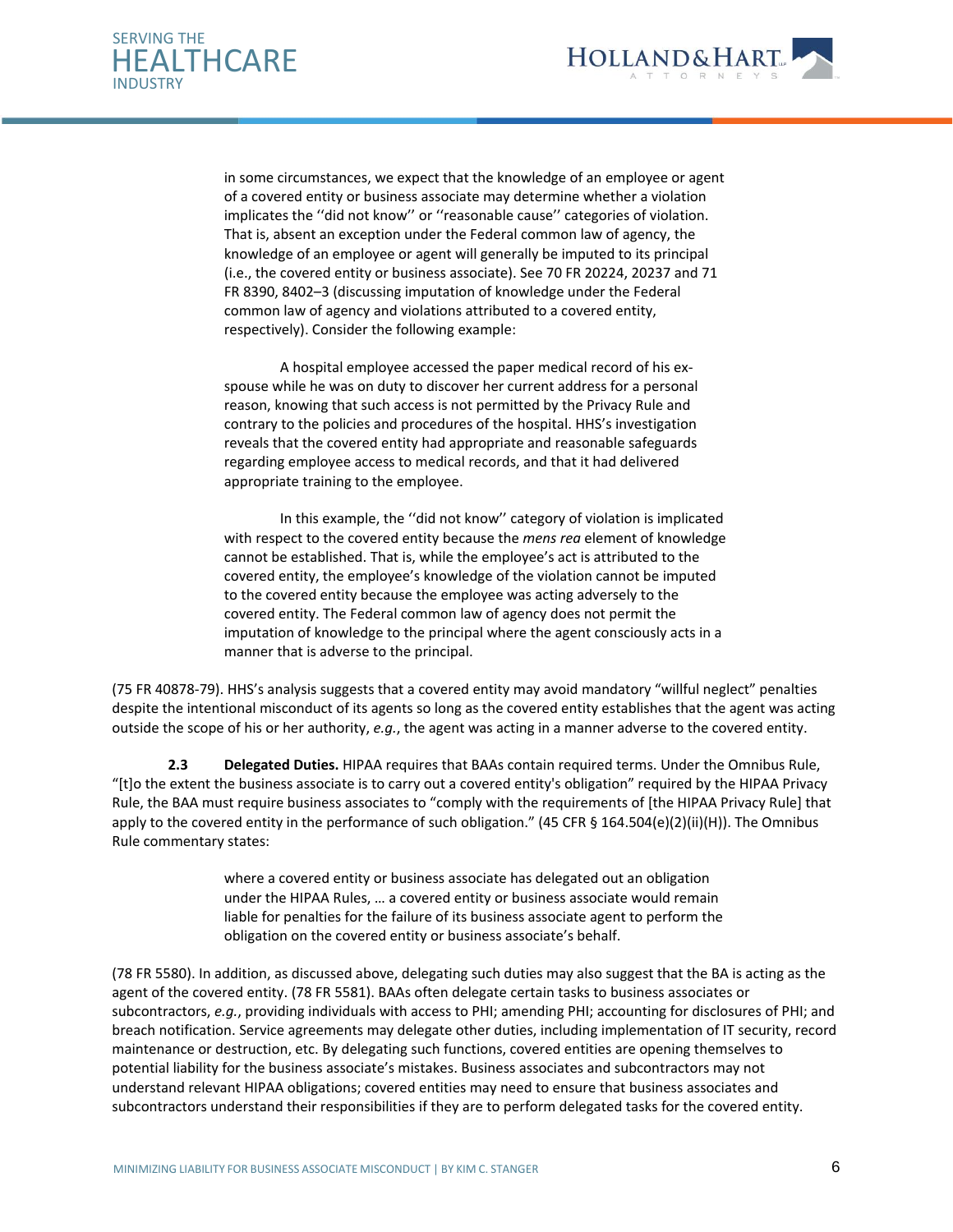



**2.4 Failure to Execute BAA.** According to HHS, "[i]f a covered entity fails to comply with the business associate provisions in the Privacy and Security Rules, such as by not entering into the requisite contracts or arrangements …, the covered entity may be liable for the actions of a business associate agent." (71 FR 8403). Over the past year, the OCR has settled several cases against covered entities based in whole or in part on their failure to obtain BAAs before disclosing PHI to their business associates. For example:

In March 2016, North Memorial Health Care of Minnesota agreed to pay \$1.55 million to settle OCR charges that it violated HIPAA by disclosing PHI to its business associate, Accretive Health, without first executing a BAA. The issue surfaced following the theft of an Accretive employee's unencrypted, password-protected laptop containing PHI of approximately 9,500 individuals. Note that it was the business associate's laptop that was lost, not the covered entity's; nevertheless, the OCR extracted the settlement from the covered entity. The OCR also cited North Memorial's failure to conduct an appropriate risk analysis. For a copy of the press release, *see* [https://archive-it.org/collections/3926?fc=meta\\_Date:2016.](https://archive-it.org/collections/3926?fc=meta_Date:2016)

In April 2016, Raleigh Orthopedic Clinic agreed to pay \$750,000 to settle OCR allegations that it violated HIPAA by turning over thousands of x-rays and related protected health information to a vendor without a BAA. The vendor had promised to transfer the x-rays to electronic media in exchange for salvaging silver from the x-ray films. For a copy of the press release, *see* [https://www.hhs.gov/hipaa/for-professionals/compliance](https://www.hhs.gov/hipaa/for-professionals/compliance-enforcement/agreements/raleigh-orthopaedic-clinic-bulletin/index.html)[enforcement/agreements/raleigh-orthopaedic-clinic-bulletin/index.html.](https://www.hhs.gov/hipaa/for-professionals/compliance-enforcement/agreements/raleigh-orthopaedic-clinic-bulletin/index.html) In its press release, the OCR reaffirmed,

> HIPAA's obligation on covered entities to obtain business associate agreements is more than a mere check-the-box paperwork exercise. It is critical for entities to know to whom they are handing PHI and to obtain assurances that the information will be protected.

## *Id*.

The failure to obtain BAAs is clearly a violation of the HIPAA Privacy and Security Rules. Nevertheless, these cases are troubling for several reasons. First, there is nothing in the published agreements or press releases to suggest that the business associates were acting as the covered entities' agents so as to make the covered entities vicariously liable for the business associate's conduct per 45 CFR § 160.400; thus, the covered entities were purportedly punished for their own misconduct, which misconduct would seem to be relatively innocuous.

Second, business associates are obligated to comply with the HIPAA Security Rule and the mandatory BAA terms even if no BAA is executed (*see* 78 FR 5574); accordingly, it is difficult to understand how the absence of a written BAA caused or contributed to any resulting damages or warranted such large penalties, especially when the business associate is a sophisticated party such as Accretive Health who surely understood its HIPAA obligations.

Admittedly, we do not know all the underlying facts that triggered the OCR's response in each case; nevertheless, they serve as a sober warning that the OCR may look to covered entities to pay the price of their business associate's misconduct if there is not an appropriate BAA in place.

These cases raise another question: under the HIPAA Breach Notification Rule, must a covered entity selfreport the improper disclosure of PHI to a business associate if there is no BAA? The disclosure of PHI to a business associate without a BAA is a violation of the HIPAA Privacy Rule, but not all Privacy Rule violations are reportable. A covered entity need not report an improper use, access, or disclosure if there is a low probability that the information has been compromised. (*See* 45 CFR § 164.402). In its Omnibus Rule commentary, HHS suggested that an improper disclosure to another HIPAA covered entity who is otherwise obligated to maintain the confidentiality of the information may indicate that there is a low probability that the data has been compromised, *e.g.*, where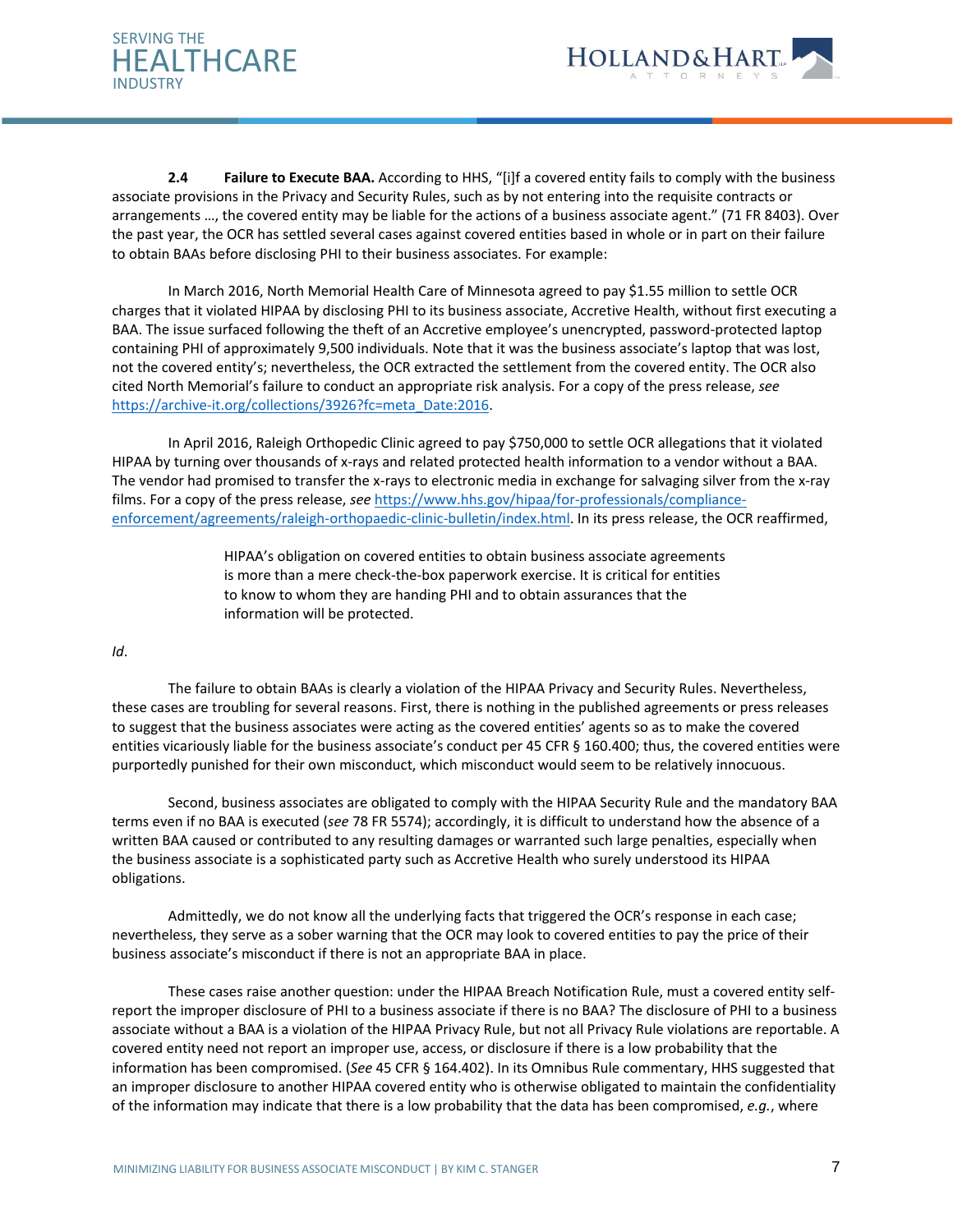



PHI is faxed to the wrong physician's office. (*See* 78 FR 5642). If so, then disclosure to a business associate—who is obligated to maintain the confidentiality of the information even if there is no written BAA—would seem to suggest a low probability that the data has been compromised, and, hence, the disclosure should not be reportable. Nevertheless, covered entities should carefully analyze the facts of each case given the OCR's recent decisions.

**3. MINIMIZING LIABILITY FOR BUSINESS ASSOCIATE MISCONDUCT.** Taking the following steps may help covered entities and business associates minimize their liability for their respective business associates' or subcontractors' misconduct:

**3.1 Comply with the HIPAA Rules.** Covered entities and business associates should ensure they comply with the HIPAA Privacy and Security Rules regardless of their business associate's actions; doing so will help establish that the covered entity did not act with "willful neglect", thereby allowing it to minimize or avoid penalties. Among other things, covered entities should conduct and document appropriate risk assessments; implement policies and safeguards required by the Security, Privacy and Breach Notification Rules; execute valid BAAs; train workforce members and document such training; and respond promptly to violations or breaches.

**3.2 Identify Business Associates.** Covered entities must identify and execute appropriate BAAs with their business associates. Business associates must identify and execute BAAs with their subcontractors. They should train their staff concerning BAA requirements, and periodically review their business associate relationships as part of their recurring risk analysis.

HIPAA defines business associates as persons who:

(i) On behalf of such covered entity or of an organized health care arrangement … in which the covered entity participates, but other than in the capacity of a member of the workforce of such covered entity or arrangement, creates, receives, maintains, or transmits protected health information for a function or activity regulated by [HIPAA],… or

(ii) Provides, other than in the capacity of a member of the workforce of such covered entity, legal, actuarial, accounting, consulting, data aggregation …, management, administrative, accreditation, or financial services to or for such covered entity, or to or for an organized health care arrangement in which the covered entity participates, where the provision of the service involves the disclosure of protected health information from such covered entity or arrangement, or from another business associate of such covered entity or arrangement, to the person.

(45 CFR § 160.103, definition of "business associate"). "A covered entity may be a business associate of another covered entity" when performing business associate functions for the principal covered entity. (*Id.*). The HIPAA Omnibus Rule confirms that the following are business associates:

> (i) A Health Information Organization, E-prescribing Gateway, or other person that provides data transmission services with respect to protected health information to a covered entity and that requires access on a routine basis to such protected health information.

> (ii) A person that offers a personal health record to one or more individuals on behalf of a covered entity.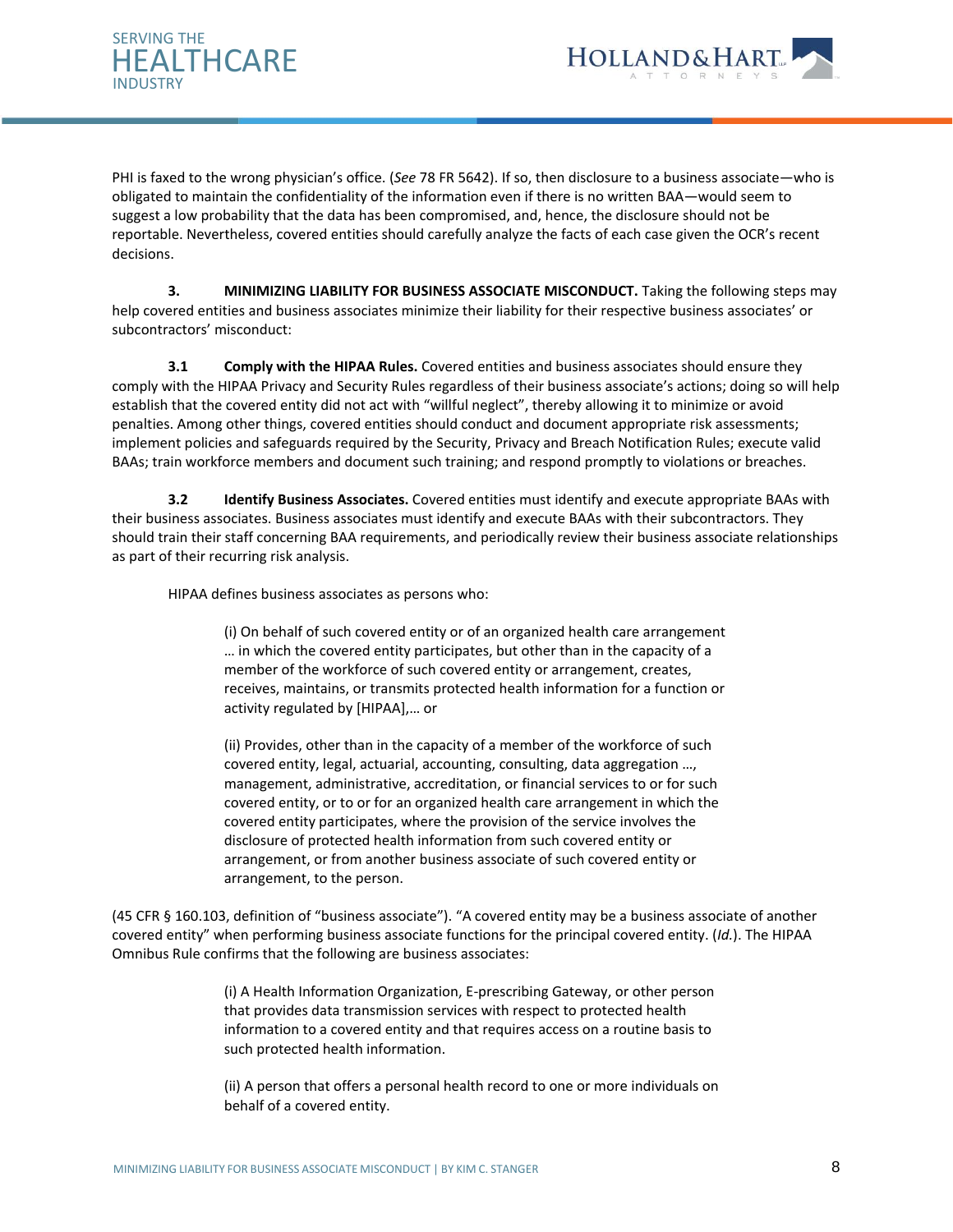



(iii) A subcontractor that creates, receives, maintains, or transmits protected health information on behalf of the business associate.

(*Id.*). The Omnibus Rule significantly expanded the business associate pool by confirming that entities which "maintain" PHI are business associates even if they do not actually view the PHI, including but not limited to cloud service providers and other data storage companies:

> a data storage company that has access to protected health information (whether digital or hard copy) qualifies as a business associate, even if the entity does not view the information or only does so on a random or infrequent basis. Thus, document storage companies maintaining protected health information on behalf of covered entities are considered business associates, regardless of whether they actually view the information they hold. To help clarify this point, we have modified the definition of ''business associate'' to generally provide that a business associate includes a person who ''creates, receives, *maintains*, or transmits'' (emphasis added) protected health information on behalf of a covered entity.

(78 FR 4472). Such entities are business associates even if the PHI is encrypted and the entity does not maintain the key. (OCR FAQ dated 10/6/16).

Although by no means exhaustive, the following are some of the more common business associates if and to the extent they handle PHI as part of their job duties for the covered entity: data storage companies, including cloud service providers; data processing or management companies; document destruction companies; health information exchanges; EHR vendors; e-prescribing gateways; software vendors or IT support; vendors of equipment or services that access PHI; medical device manufacturers that access PHI; management companies; billing companies; answering services; transcription services; interpreters or translators if contracted to provide their services on behalf of the covered entity; consultants; auditors; marketing or public relations firms; accountants; lawyers; malpractice carriers; collection agencies if performing services for the covered entities; third party administrators for the provider's employee group health plan; accreditation organizations; patient safety organizations; state or national industry associations that provide services; peer reviewers who review records; medical directors or other clinicians providing administrative services unless they are members of an organized healthcare arrangement; *etc*.

**3.3 Execute Appropriate BAAs.** Covered entities and business associates must execute BAAs that contain at least the elements set forth in the HIPAA Privacy and Security Rules, 45 CFR §§ 164.314, 164.502(e), and 164.504(e).

**3.3.1 Required terms.** Among other things, the BAA must identify permitted uses and disclosures; require the BAA to comply with the Security Rule and use appropriate safeguards to protect PHI; require reports of violations, security incidents and reportable breaches; require the business associate to assist the covered entity in responding to requests by patients to access, amend, or obtain an accounting of their information; require the business associate to comply with HIPAA Rules if and to the extent the covered entity delegates required functions to the business associate; allow HHS to access the BAA's records to investigate compliance; require BAAs with subcontractors; permit termination of the BAA for noncompliance; and address the return, destruction, or protection of PHI post-termination. (45 CFR § 164.504(e)). The OCR has published sample BAA language on its website[, https://www.hhs.gov/hipaa/for-professionals/covered-entities/sample-business-associate-agreement](https://www.hhs.gov/hipaa/for-professionals/covered-entities/sample-business-associate-agreement-provisions/index.html)[provisions/index.html.](https://www.hhs.gov/hipaa/for-professionals/covered-entities/sample-business-associate-agreement-provisions/index.html)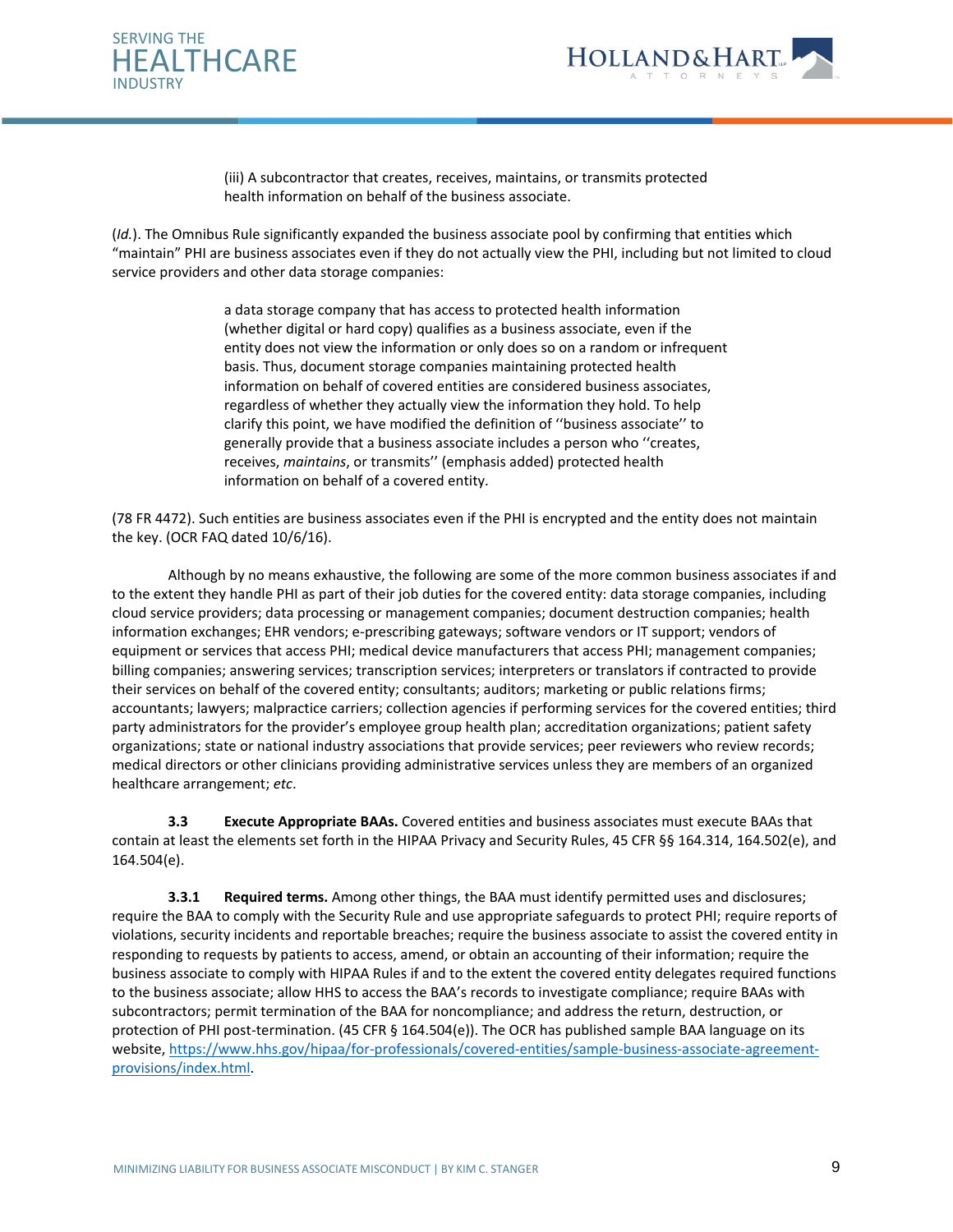



When executing BAAs, the parties should compare and coordinate the BAA with the underlying service agreement to ensure they are consistent. The services agreement may affect permissible uses and disclosures under the BAA; the parties should ensure that those uses are consistent with HIPAA and the BAA. In the event of a conflict, the BAA should control.

The parties should periodically review the BAAs to ensure they are still appropriate to the relationship and comply with applicable regulations. In 2016, a provider was required to pay \$400,000 because it failed to update its BAA to comply with the 2013 Omnibus Rule requirements. (*See* [https://www.hhs.gov/hipaa/for](https://www.hhs.gov/hipaa/for-professionals/compliance-enforcement/agreements/wih)[professionals/compliance-enforcement/agreements/wih\)](https://www.hhs.gov/hipaa/for-professionals/compliance-enforcement/agreements/wih).

**3.3.2 Additional terms.** Although not required, covered entities and business associates may want to include additional terms to help minimize their liability for their business associate's or subcontractor's misconduct. For example, the BAA should address the following:

**3.3.2.1 Explain business associate duties.** Business associates and subcontractors who are unsophisticated may not understand or appreciate their obligations under HIPAA. Accordingly, covered entities may want to be relatively specific when setting forth the business associate duties in the BAA, including the obligation to comply with the Security Rule, identify and respond to breaches, or account for impermissible disclosures. Alternatively, covered entities may want prepare and provide to business associates a separate letter or document that explains the business associate's obligations.

**3.3.2.2 Confirm independent contractor status.** The BAA as well as the underlying service agreement should confirm that the business associate or subcontractor is acting as an independent contractor and not as the agent of the covered entity. Unless the covered entity is willing to assume liability for the business associate's acts or omissions, the covered entity should be careful about delegating required functions to the business associate, or including terms that suggest the covered entity has the authority to control the method or manner of the business associate's performance, including but not limited to the right to give interim instructions.

**3.3.2.3 Timely notice.** Covered entities have only thirty (30) days to correct violations and avoid penalties, and sixty (60) days to report breaches of unsecured health information. The immediate response may help mitigate or avoid liability. Accordingly, the BAA should require business associates and subcontractors to promptly notify the covered entity of breaches or violations, *e.g.*, within five (5) business days.

**3.3.2.4 Cooperation, indemnification and insurance.** The BAA should require business associates and subcontractors to cooperate with the covered entity's response to any violation. If possible, it should require the business associate to reimburse the covered entity for its costs in responding to violations, and indemnify the covered entity against third party claims or penalties imposed because of the business associate's or subcontractor's misconduct. To ensure there is a source of payment, the covered entity may want to require the business associate and its subcontractors to carry appropriate liability insurance. Although it may be common to do so, covered entities should be careful about delegating to the business associate its obligation to respond to breaches or violations. The business associate may be tempted to minimize its role or response to avoid cost and liability. As discussed above, the covered entity may be liable if and to the extent that the business associate fails to properly perform a delegated task. The covered entity should beware provisions in the underlying service agreement that may limit or cap the business associate's obligations to cooperate, defend or indemnify the BAA.

**3.3.2.5 Subcontractor liability.** The BAA should ensure that the obligations imposed on the business associate are passed through to the business associate's subcontractors, including but not limited to the duty to cooperate, indemnify or provide insurance for the benefit of the covered entity. To maximize its protection, the covered entity may want to confirm in the BAA that the business associate is responsible for any acts or omissions of its subcontractors even if the subcontractors are independent contractors.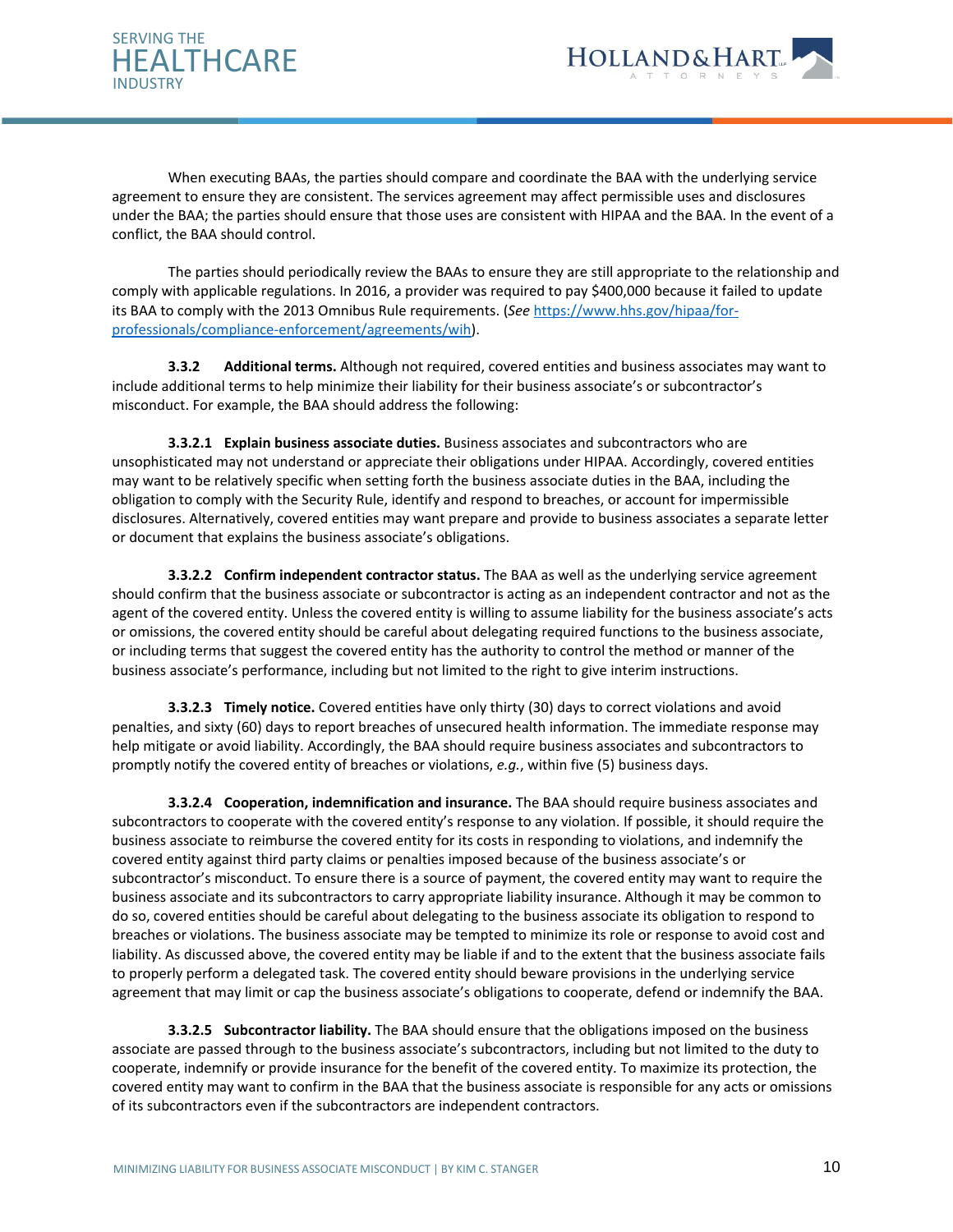



**3.3.2.6 Termination and remedies.** In addition to termination provisions required by HIPAA, the covered entity should ensure that a violation of the BAA allows the covered entity to terminate the underlying service agreement as well as the BAA. The covered entity may want to address additional remedies or processes related to such termination.

**3.4 Do Not Work with Business Associates Who Will Not Comply.** HIPAA imposes significant costs and obligations on business associates. Covered entities must respond to business associate violations. (45 CFR § 164.504(e)(1)). Beware business associates who are small, unsophisticated, or who simply do not understand or have the resources to comply with HIPAA, including individuals who perform services out of their homes or small offices. There is a good chance that such persons may be deemed to be agents of the covered entity. Even if they are not, the covered entity may eventually be required to address their HIPAA violations. At the very least, covered entities may need to ensure the business associate understands its obligations contained in HIPAA and the BAA. It is usually better to contract with entities that the covered entity knows will comply.

**3.5 Do Not Disclose More PHI than Necessary.** HIPAA's "minimum necessary rule" generally prohibits covered entities from using or disclosing more PHI than is necessary. (45 CFR § 164.502(b)). It is also a good risk management practice: business associates cannot improperly use or disclose PHI that they do not have. Where possible, covered entities should encrypt PHI and require business associates to do the same. Encryption is an addressable standard under the Security Rule. (45 CFR § 164.314(e)(2)(ii)). Encrypted data is considered secured for purposes of the Breach Notification Rule; accordingly, the loss of properly encrypted data need not be reported to the individual or HHS. (45 CFR § 164.402).

**3.6 Do Not Impose Unreasonable or Unexpected Limitations.** As a general rule, BAAs "may not authorize the business associate to use or further disclose the information in a manner that would violate the [HIPAA Privacy Rule] if done by the covered entity." (45 CFR § 164.502(e)(2)(i)). To the extent that the covered entity agrees to limit uses or disclosures through an agreement with the patient or by a notice of privacy practices that is more restrictive than HIPAA requires, those restrictions pass through to the business associate, *i.e.*, "each agreement in the business associate chain must be as stringent or more stringent as the agreement above with respect to the permissible uses and disclosures." (78 FR 5601) The problem is that such additional limitations or restrictions are not usually communicated to or anticipated by the business associate, resulting in unintentional violations. For that reason, the OCR's sample BAA provisions include terms that require covered entities to notify the business associate of such restrictions. (*See* [https://www.hhs.gov/hipaa/for-professionals/covered](https://www.hhs.gov/hipaa/for-professionals/covered-entities/sample-business-associate-agreement-provisions/index.html)[entities/sample-business-associate-agreement-provisions/index.html\)](https://www.hhs.gov/hipaa/for-professionals/covered-entities/sample-business-associate-agreement-provisions/index.html). Covered entities can protect themselves as well as their business associates by avoiding such agreements or limitations that are more restrictive than HIPAA requires.

**3.7 Monitor Business Associates—or Not.** Given the potential consequences of business associate misconduct, covered entities sometimes reserve the right to audit the business associate's policies or practices, assume the duty to confirm a business associate's compliance, and/or monitor the business associate's ongoing conduct. Although perhaps well-intentioned, covered entities are not required to actively monitor their business associates and doing so may actually increase the covered entity's potential liability as well as its cost of doing business.

As explained above, the Privacy and Security Rules only require that (1) the covered entity enter BAAs with business associates requiring them to comply with certain portions of HIPAA, and (2) if the covered entity learns that the business associate is noncompliant, then the covered entity must take reasonable steps to cure the violation or terminate the agreement. (*See* 45 CFR §§ 164.314, 164.504(e), and 164.504(e)(ii)). The rules do not require the covered entity to take affirmative steps to confirm the business associate's compliance or monitor the business associate's conduct. When the HIPAA Privacy Rule was first proposed, HHS suggested language that would require covered entities to take reasonable steps to ensure the business associate's compliance; however, it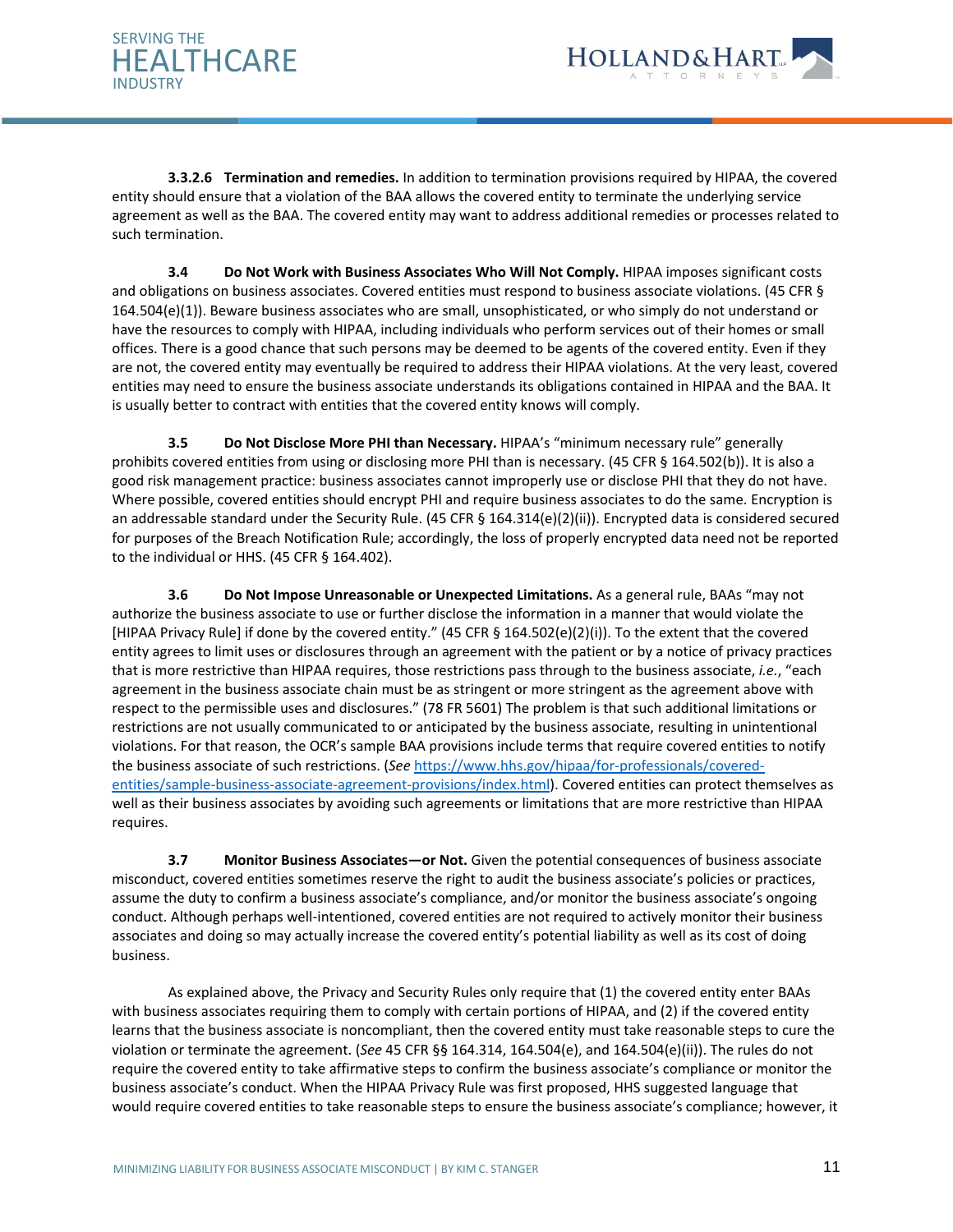



abandoned that approach in the final rule because of the burden it would impose on covered entities. The relevant HHS commentary states:

> In the final rule, we reduce the extent to which a covered entity must monitor the actions of its business associate and we make it easier for covered entities to identify the circumstances that will require them to take actions to correct a business associate's material violation of the contract, in the following ways. We delete the proposed language requiring covered entities to "take reasonable steps to ensure" that each business associate complies with the rule's requirements. Additionally, we now require covered entities to take reasonable steps to cure a breach or terminate the contract for business associate behaviors only if they know of a material violation by a business associate. In implementing this standard, we will view a covered entity that has substantial and credible evidence of a violation as knowing of such violation. While this standard relieves the covered entity of the need to actively monitor its business associates, a covered entity nonetheless is expected to investigate when they receive complaints or other information that contain substantial and credible evidence of violations by a business associate, and it must act upon any knowledge of such violation that it possesses.

(65 FR 82505; *see also id.* at 82641). HHS further explained:

We also believe it would be unnecessarily burdensome to require covered entities to monitor business associates' establishment of specific training requirements. Covered entities' responsibility for breaches of privacy by their business associates is described in §§ 164.504(e) and 164.530(f). If a covered entity believes that including a training requirement in one or more of its business associate contracts is an appropriate means of protecting the health information provided to the business associate, it is free to do so.

(*Id.* at 82745).

The final rule reduces the extent to which an entity must monitor the actions of its business associates. The entity no longer has to "ensure" that each business associate complies with the rule's requirements. Entities will be required to cure a breach or terminate a contract for business associate actions only if they knew about a contract violation.

(*Id.* at 82785). HHS reaffirmed its position in its commentary to the final version of the Privacy Rule:

The Privacy Rule does not require a covered entity to actively monitor the actions of its business associates nor is the covered entity responsible or liable for the actions of its business associates. Rather, the Rule only requires that, where a covered entity knows of a pattern of activity or practice that constitutes a material breach or violation of the business associate's obligations under the contract, the covered entity take steps to cure the breach or end the violation. See § 164.504(e)(1).

(67 FR 53252). More recently, the OCR published the following FAQ confirming the issue: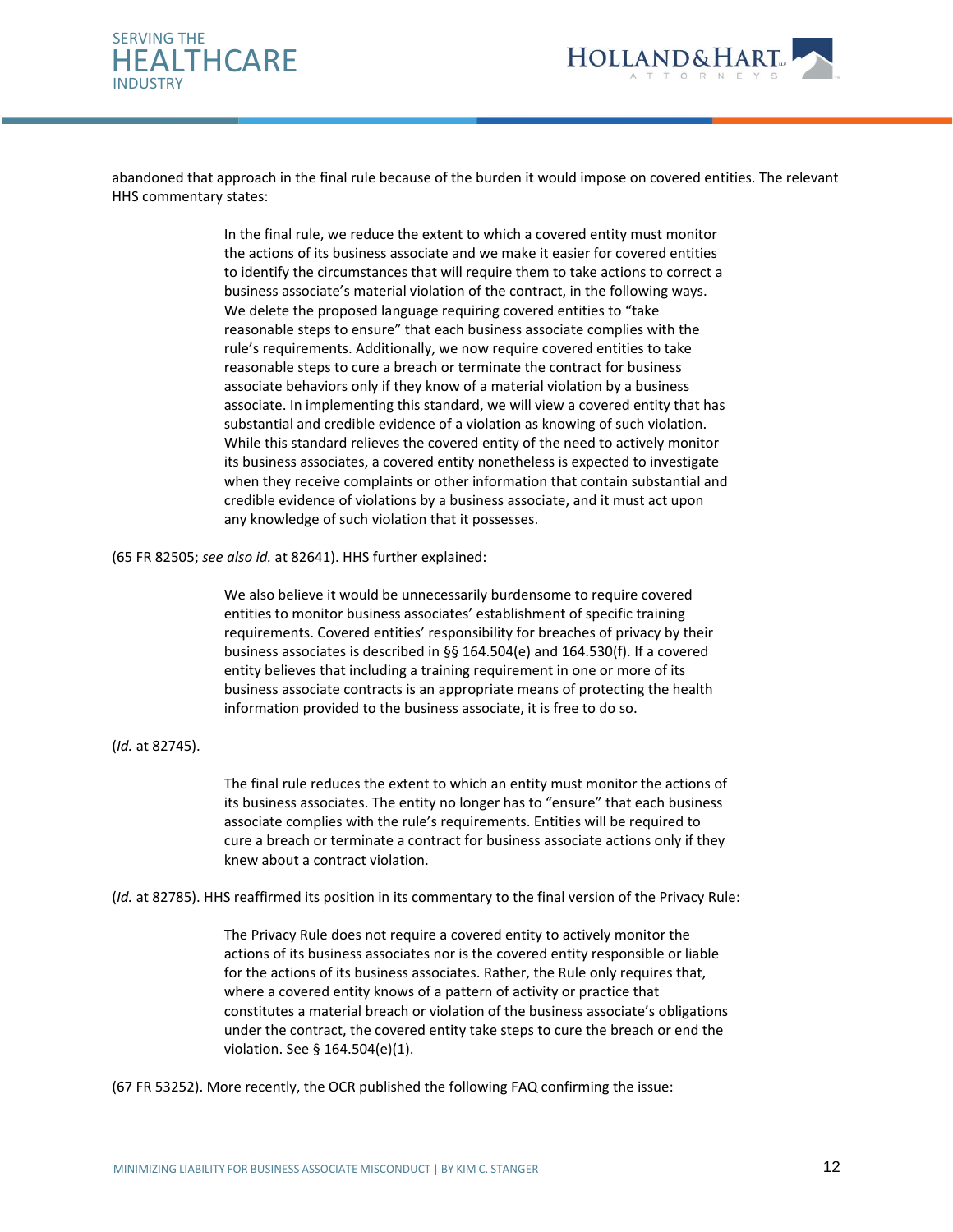



## **Is a covered entity liable for, or required to monitor, the actions of its business associates?**

**Answer:** No. The HIPAA Privacy Rule requires covered entities to enter into written contracts or other arrangements with business associates which protect the privacy of protected health information; but covered entities are not required to monitor or oversee the means by which their business associates carry out privacy safeguards or the extent to which the business associate abides by the privacy requirements of the contract. Nor is the covered entity responsible or liable for the actions of its business associates. However, if a covered entity finds out about a material breach or violation of the contract by the business associate, it must take reasonable steps to cure the breach or end the violation, and, if unsuccessful, terminate the contract with the business associate. If termination is not feasible (e.g., where there are no other viable business alternatives for the covered entity), the covered entity must report the problem to the Department of Health and Human Services Office for Civil Rights. See 45 CFR § 164.504(e)(1)…. (Date Created: 12/19/2002)

(OCR FAQ available a[t https://www.hhs.gov/hipaa/for-professionals/faq/236/covered-entity-liable-for](https://www.hhs.gov/hipaa/for-professionals/faq/236/covered-entity-liable-for-action/index.html)[action/index.html\)](https://www.hhs.gov/hipaa/for-professionals/faq/236/covered-entity-liable-for-action/index.html).

A covered entity may choose to affirmatively monitor or confirm its business associate's compliance, but it should carefully consider the pros and cons of doing so. Obviously, confirming the business associate's compliance helps protect against a breach that may adversely affect the covered entity as well as the business associate, and may demonstrate the covered entity's reasonable actions if claims are brought against it. On the other hand, implementing such reviews may be very costly and burdensome. In addition, it might actually increase the potential liability of covered entities. A covered entity may create an agency relationship if it exerts too much control over the business associate, thereby making the covered entity vicariously liable for the business associate's violations. (*See* 45 CFR § 160.402(c); 78 FR 5581). Also, by taking on itself the duty to review the policies and practices of its business associate, a covered entity may assume the duty to perform the review in a competent manner and may be liable for failing to do so. At the very least, the review may uncover violations that would trigger the covered entity's obligations to respond with associated cost and exposure—obligations and exposure that the covered entity would not have if it did not know of the violation. To some extent, ignorance is bliss when it comes to HIPAA violations. For these reasons, a covered entity may conclude it is better off not assuming such optional duties or looking for trouble.

**3.8 Respond Promptly to Violations.** Although covered entities are not required to actively monitor business associates, they must promptly respond and document their actions if they have substantial and credible knowledge of a violation. (65 FR 82505). Prompt action is important for several reasons:

First, covered entities have an affirmative obligation to cure business associate violations and mitigate improper disclosures. (45 CFR §§ 164.501(e)(1) and 164.530(f)). While they may not be liable for the business associate's misconduct, covered entities are liable for their own failure to act when required. In fact, the failure to respond may constitute willful neglect on the part of the covered entity, exposing it to mandatory penalties. (*See* 75 FR 40879).

Second, covered entities may avoid HIPAA penalties if they do not act with willful neglect and correct a violation within thirty (30) days. (45 CFR § 160.410(b)). Although it may not be able to "unring" the bell, a covered entity may ensure that the bell does not continue ringing by, *e.g.*, changing processes; implementing new safeguards; modifying policies; training employees; and/or terminating BAAs. (*See* 75 FR 40879).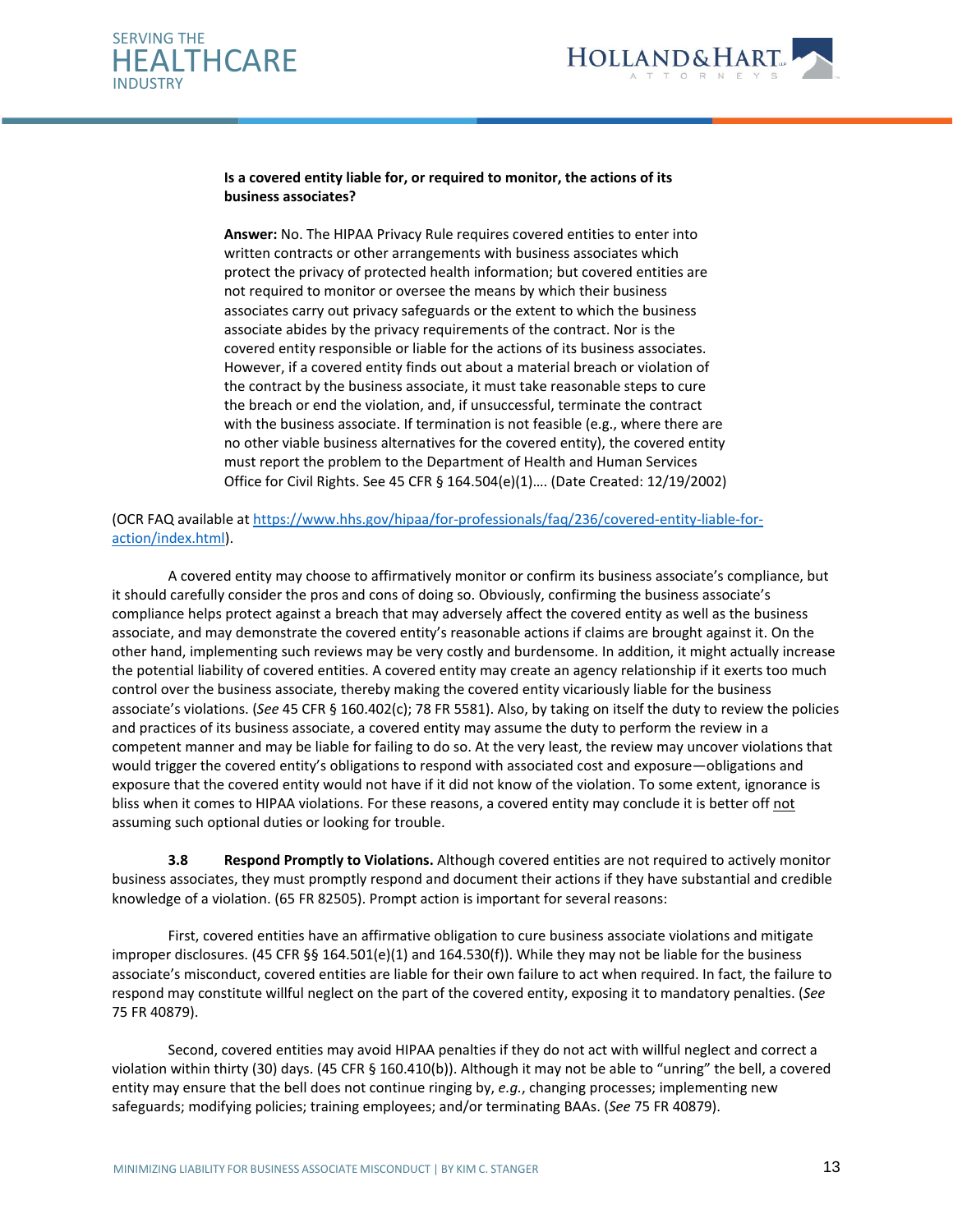



Third, covered entities have an affirmative obligation to report breaches of unsecured PHI unless they can demonstrate a low probability that the data has been compromised. (45 CFR § 164.400 *et seq.*). Timely mitigation is one of the four factors used to evaluate whether the data has been compromised. (45 CFR § 164.402).

To ensure timely action, "[c]overed entities should ensure their [business associates,] workforce members and other agents are adequately trained and aware of the importance of timely reporting of privacy and security incidents and of the consequences of failing to do so." (74 FR 42749). Including appropriate terms in the BAA may help ensure timely reports.

If the business associate's conduct has resulted in a potentially reportable breach of unsecured PHI, the covered entity should err on the side of reporting the breach. In most cases, the covered entity will not be liable for the business associate's breach; however, failure to timely report the breach may constitute "willful neglect", subjecting the covered entity to mandatory penalties for its own inaction. HHS gave the HHS gave the following example of conduct constituting "willful neglect":

> A covered entity's employee lost an unencrypted laptop that contained unsecured protected health information. HHS's investigation reveals the covered entity feared its reputation would be harmed if information about the incident became public and, therefore, decided not to provide notification as required by § 164.400 et seq.

(75 FR 40879). Accordingly, it is usually safer for the covered entity to report the breach and lay blame on the business associate instead of trying to cover up or ignore the breach.

**3.9 Terminate the BAA if Necessary.** The BAA must "authorize termination of the contract by the [CE], if the [CE] determines that the [BA] has violated a material term of the contract." (45 CFR § 164.504(e)(2)(iii)). Covered entities must terminate the BAA if violations cannot be cured. (45 CFR § 164.504(e)(1)). Covered entities should ensure that the underlying services agreement coordinates with the BAA termination provisions; however, even if they do not, HIPAA would preempt contrary contract provisions and allow termination.

**3.10 Ensure the PHI is Retrieved, Destroyed or Protected.** Upon termination of the BAA, the business associate must,

> if feasible, return or destroy all [PHI] received from, or created or received by the [BA] on behalf of, the [CE] that the [BA] still maintains in any form and retain no copies of such information or, if such return or destruction is not feasible, extend the protections of the contract to the information and limit further uses and disclosures to those purposes that make the return or destruction of the information infeasible.

(45 CFR § 164.504(e)(2)(ii)(J)). It may be helpful to obtain certification from the business associate that it and its subcontractors have complied with these provisions. These provisions would preempt any contrary terms in the service agreement and prohibit the business associate's attempt to retain or use PHI improperly, including to hold the PHI hostage in a payment dispute. The OCR published the following FAQ, which may be helpful in addressing such situations:

> **May a business associate of a HIPAA covered entity block or terminate access by the covered entity to the protected health information (PHI) maintained by the business associate for or on behalf of the covered entity?**